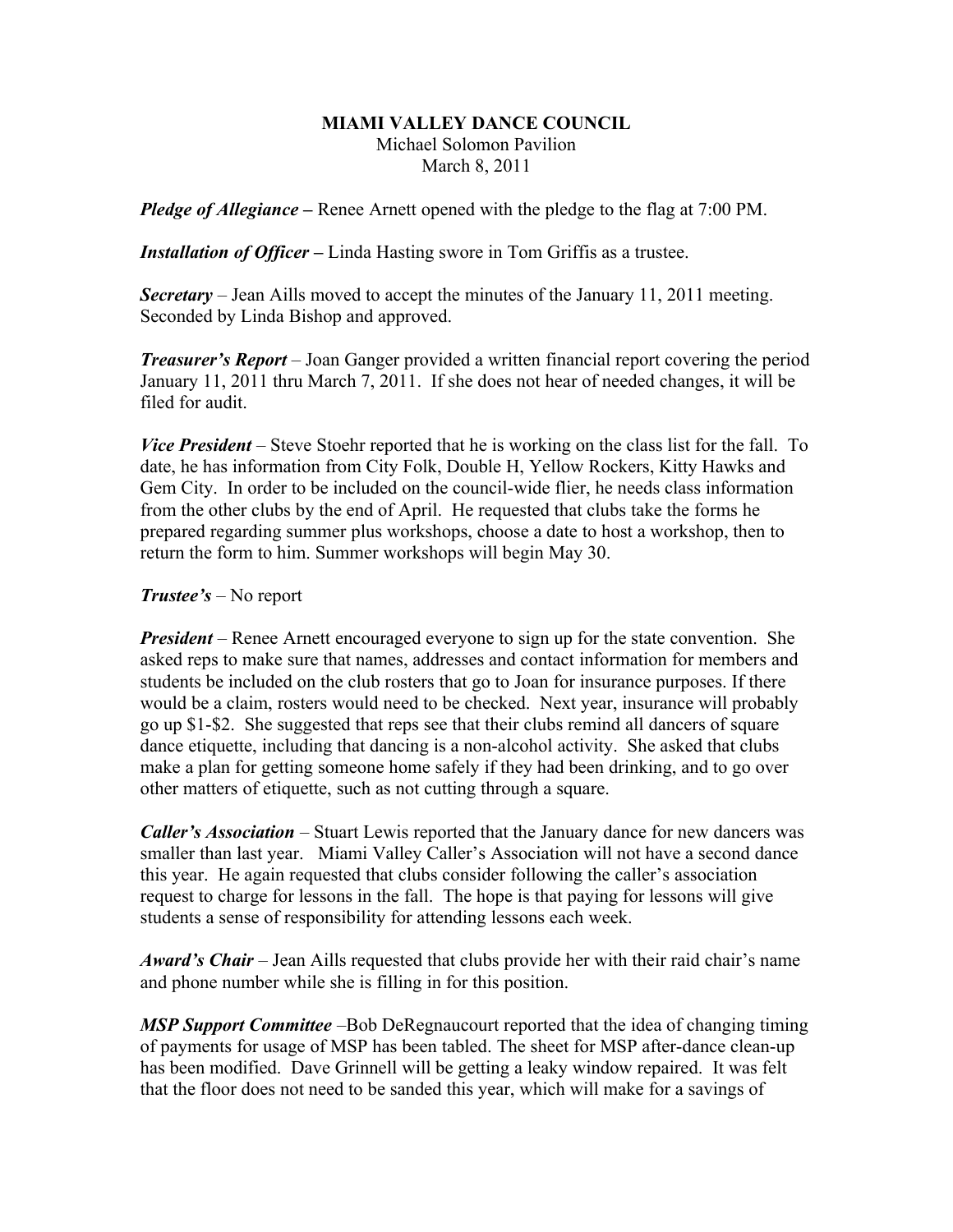\$3500. Bob will be setting a date for spring cleanup of MSP. The MSSC minutes and financial report were available on the back table.

*Hotline* – Jean needs information for the foldout by April 1.

*State Corps* – Steve Stoehr a report on the February 6 meeting of State Corps. Showcase of Ideas judges for the state convention will be Bev Stoehr, Katie Raleigh and Sharry Hayden. Corps is looking for people to help set-up the showcase at the National Convention. Mini Legacy will have a discussion "The Ten Commandments of Dancing; What to Do and When". Crown Plaza is being inconsistent in prices they are quoting convention attendees; be aware. Round Dancing will be at MSP. Quaker Square and Radisson have rooms for the 2012 Akron convention. 2013 will be held in Columbus; they will be hosting fun-raising dances this summer. Ohio dress pattern is on the website for a cost of \$3.00. Cincinnati will take on the 2014 convention. They asked for a variance in order to have the dance the second weekend, which was approved.

*Convention Committee* – Steve Stoehr reported for Steve Hayden that money was made at the fundraiser dance. Work on catering is in process. Next meeting is Saturday, April 15.

*Newsletter* – Donna Tucker has taken over the newsletter and is also publicity chair. Renee presented Cheryl Hornsby with a framed certificate of appreciation for her years as newsletter editor. Donna requested that people have information to her by Friday, April 14 for the April/May newsletter. Her cousin, Dan Edwards of channel 2 news has agreed to help cover the state convention and has asked to be provided with revenue projections.

## *Historian -* None

*Unfinished Business* – Renee gave an update on the problems with the answering machine. We are now with AT&T and prior issues seem to have gone away. Curli-Q's will host the demo for the state convention from 12:00-1:00 at Courthouse Square. Please follow-through with Linda Hasting's Honor Couple survey. She only received completed forms from 3-4 clubs. Time of the year for the dance will be revisited. Honor Person dance will be May 15 at MSP. Make sure your club honor persons are present. Tom Davis, Nathaniel Arnett and Elaine Wintrow will call/cue.

*New Business* – Renee announced that on February 22, 2011, Bob DeRegnaucourt and Paul Lindquist performed an audit for MVDC finances for the calendar year 2010. They found all records complete and in good order with clearly visible back-up data for all transactions. Linda Bishop announced that a Fall Roundup will not be held in 2011, since expectations were not met in 2009 or 2010. Renee requested that clubs share any ideas for obtaining new dancers.

*Club News –* Announcements were made regarding upcoming dances given by Swinging 8's, Cardinals, Yellow Rockers, Gem City, Clinton County and Curli-Q's.